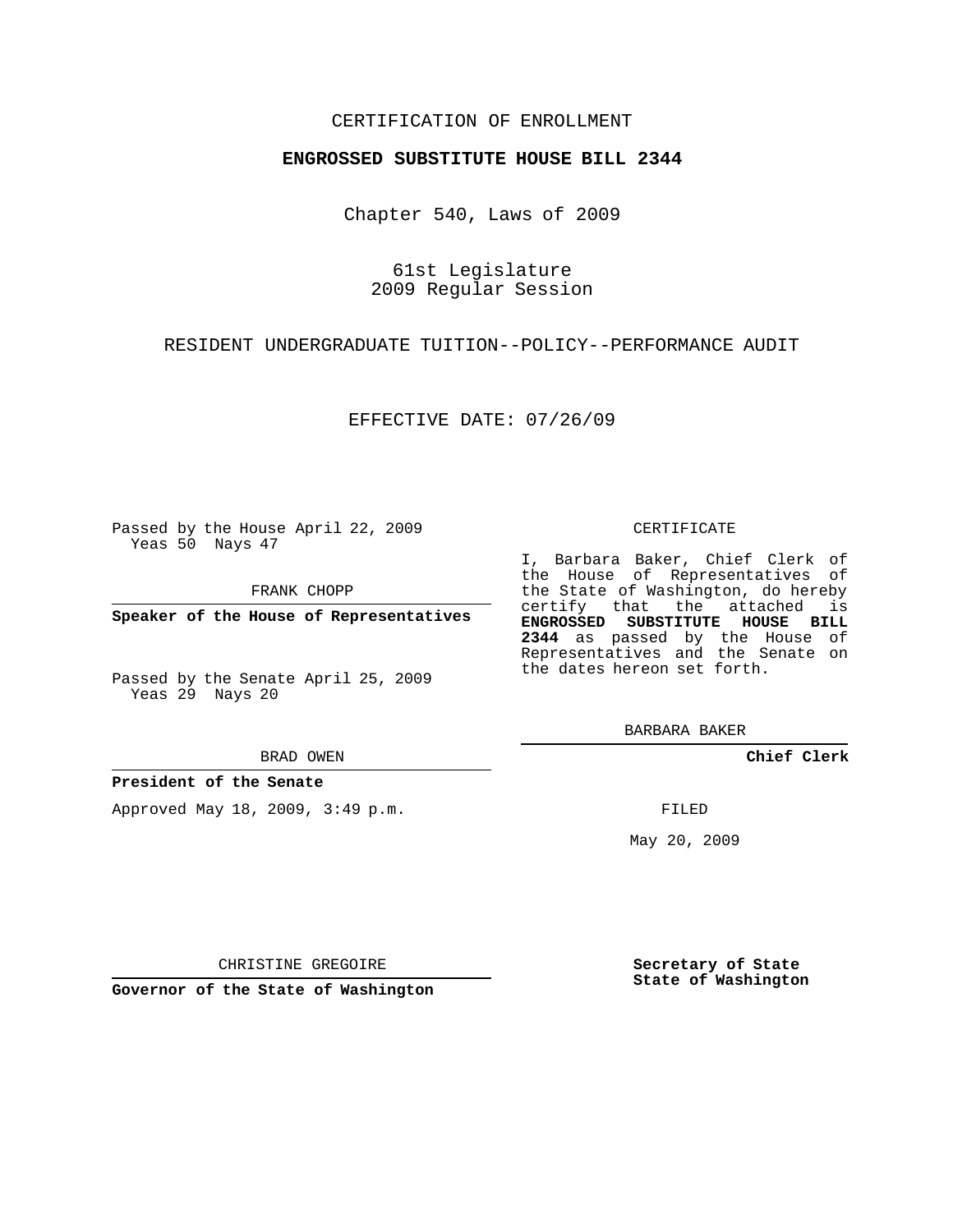## **ENGROSSED SUBSTITUTE HOUSE BILL 2344** \_\_\_\_\_\_\_\_\_\_\_\_\_\_\_\_\_\_\_\_\_\_\_\_\_\_\_\_\_\_\_\_\_\_\_\_\_\_\_\_\_\_\_\_\_

\_\_\_\_\_\_\_\_\_\_\_\_\_\_\_\_\_\_\_\_\_\_\_\_\_\_\_\_\_\_\_\_\_\_\_\_\_\_\_\_\_\_\_\_\_

Passed Legislature - 2009 Regular Session

**State of Washington 61st Legislature 2009 Regular Session By** House Ways & Means (originally sponsored by Representative Haigh) READ FIRST TIME 04/20/09.

 AN ACT Relating to resident undergraduate tuition; amending RCW 28B.15.068; adding a new section to chapter 28B.15 RCW; and creating a new section.

BE IT ENACTED BY THE LEGISLATURE OF THE STATE OF WASHINGTON:

 **Sec. 1.** RCW 28B.15.068 and 2007 c 151 s 1 are each amended to read as follows:

 (1) Beginning with the 2007-08 academic year and ending with the 2016-17 academic year, tuition fees charged to full-time resident 9 undergraduate students, except in academic years 2009-10 and 2010-11, may increase no greater than seven percent over the previous academic year in any institution of higher education. Annual reductions or increases in full-time tuition fees for resident undergraduate students shall be as provided in the omnibus appropriations act, within the seven percent increase limit established in this section. For academic years 2009-10 and 2010-11 the omnibus appropriations act may provide 16 tuition increases greater than seven percent. To the extent that state appropriations combined with tuition and fee revenues are insufficient to achieve the total per-student funding goals established in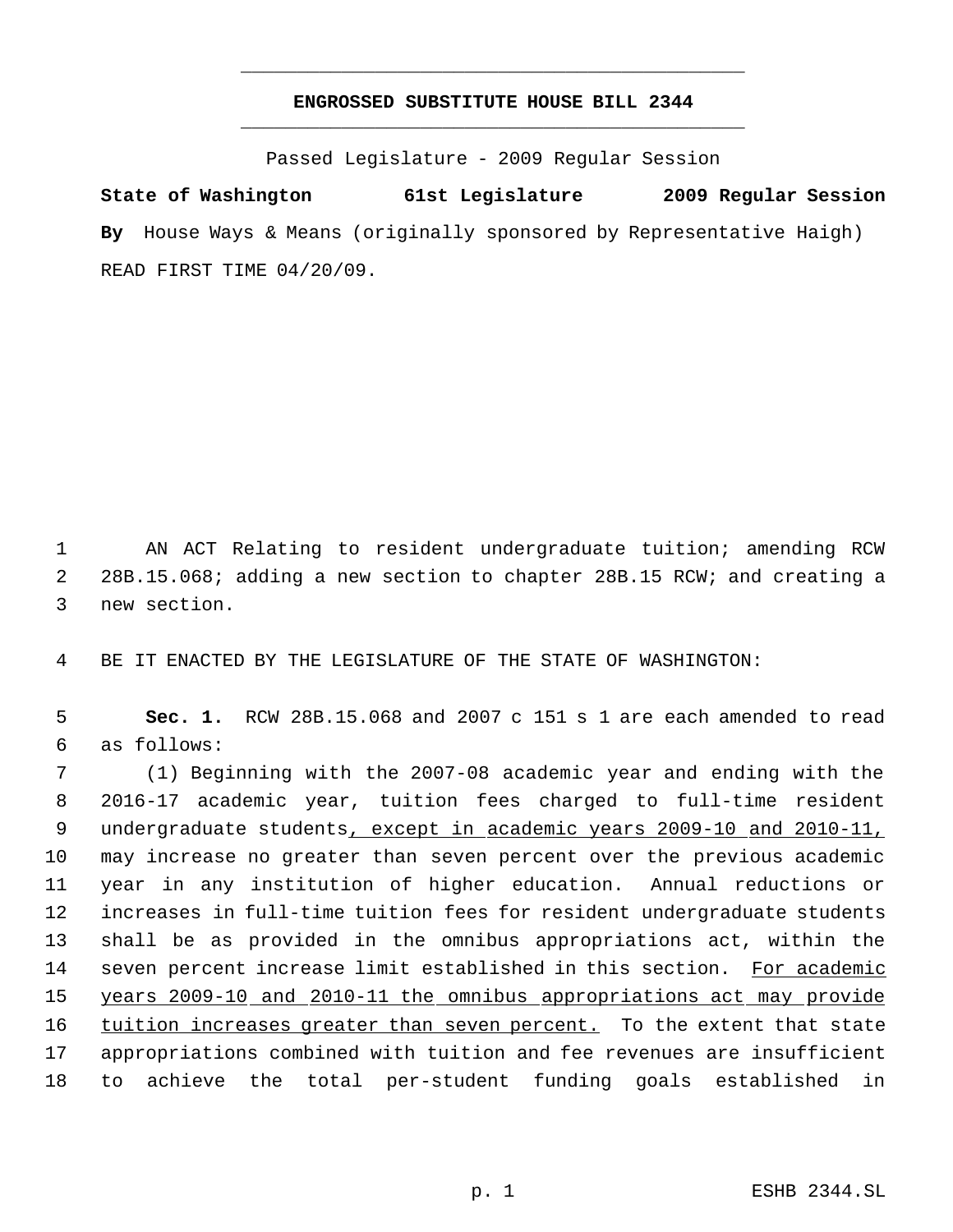subsection (2) of this section, the legislature may revisit state appropriations, authorized enrollment levels, and changes in tuition fees for any given fiscal year.

 (2) The state shall adopt as its goal total per-student funding levels, from state appropriations plus tuition and fees, of at least the sixtieth percentile of total per-student funding at similar public institutions of higher education in the global challenge states. In defining comparable per-student funding levels, the office of financial management shall adjust for regional cost-of-living differences; for differences in program offerings and in the relative mix of lower division, upper division, and graduate students; and for accounting and reporting differences among the comparison institutions. The office of financial management shall develop a funding trajectory for each four- year institution of higher education and for the community and technical college system as a whole that when combined with tuition and fees revenue allows the state to achieve its funding goal for each four-year institution and the community and technical college system as a whole no later than fiscal year 2017. The state shall not reduce enrollment levels below fiscal year 2007 budgeted levels in order to improve or alter the per-student funding amount at any four-year institution of higher education or the community and technical college system as a whole. The state recognizes that each four-year institution of higher education and the community and technical college system as a whole have different funding requirements to achieve desired performance levels, and that increases to the total per-student funding amount may need to exceed the minimum funding goal.

27 (3) By September 1st of each year beginning  $((\text{fin})$ ) in 2008, the office of financial management shall report to the governor, the higher education coordinating board, and appropriate committees of the legislature with updated estimates of the total per-student funding level that represents the sixtieth percentile of funding for comparable institutions of higher education in the global challenge states, and the progress toward that goal that was made for each of the public institutions of higher education.

 (4) As used in this section, "global challenge states" are the top performing states on the new economy index published by the progressive policy institute as of July 22, 2007. The new economy index ranks states on indicators of their potential to compete in the new economy.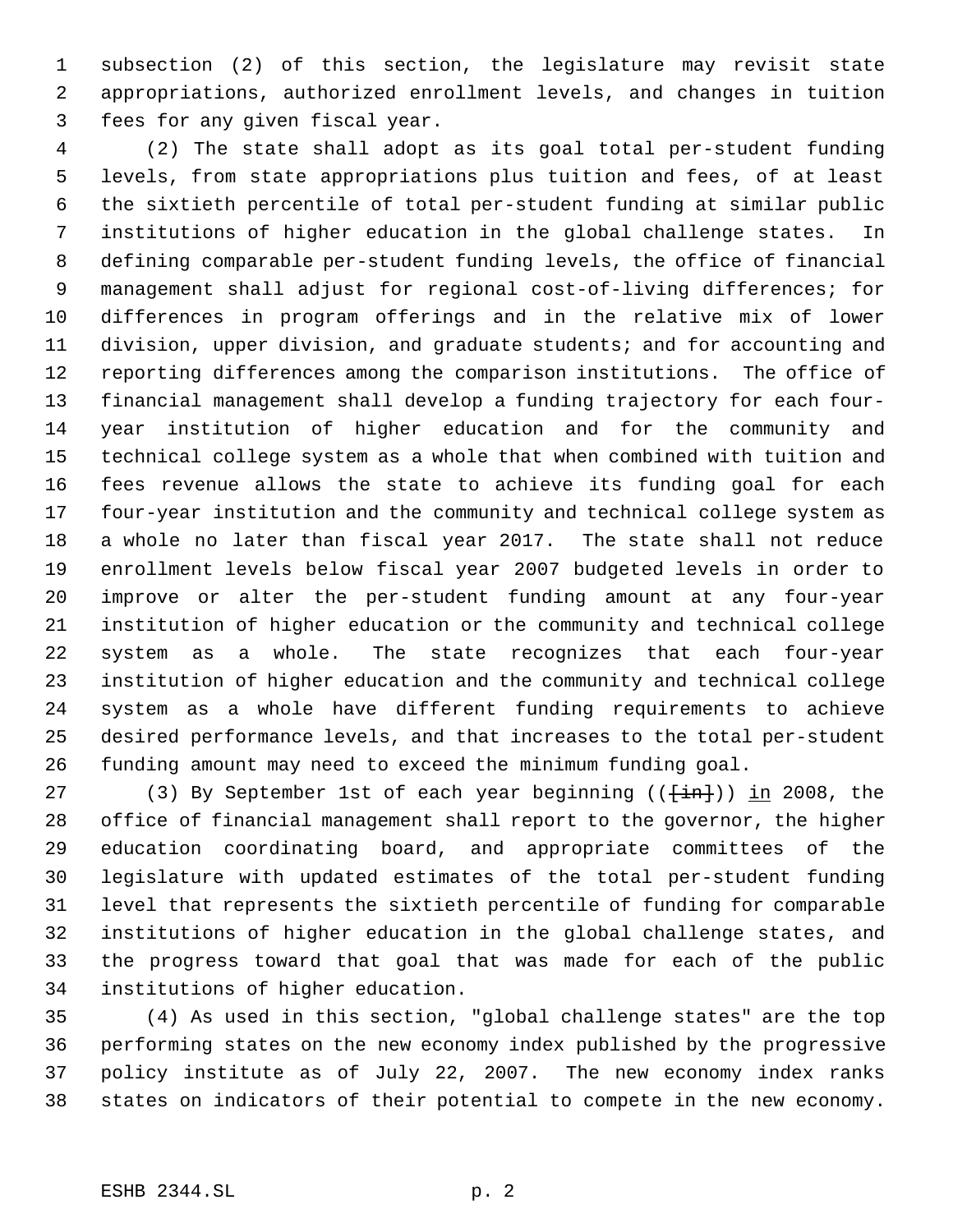At least once every five years, the office of financial management shall determine if changes to the list of global challenge states are appropriate. The office of financial management shall report its findings to the governor and the legislature.

 (5) During the 2009-10 and the 2010-11 academic years, institutions 6 of higher education shall include information on their billing statements notifying students of tax credits available through the American opportunity tax credit provided in the American recovery and 9 reinvestment act of 2009.

 NEW SECTION. **Sec. 2.** A new section is added to chapter 28B.15 RCW to read as follows:

 (1) The higher education coordinating board, in coordination with higher education stakeholders, shall review options and make recommendations on a tuition policy that allows flexibility, accessibility, and differentiation among Washington's various public baccalaureate tuition rates. Recommendations shall support the implementation of the strategic master plan for higher education including consideration of policies that address student access, equity, and academic quality.

 (2) The board shall examine policies that couple higher tuition with higher institutional need-based financial aid; differential tuition rates based on family income; differential tuition rates based on institutional mission, campus, credit hours, academic program, and delivery method; and policies that encourage collaboration and coordination among institutions of higher education and that facilitate coenrollment among multiple institutions, including enrollment in online learning courses.

 (3) Each option shall be assessed in terms of administrative feasibility, interactions with and implications for state and federal financial aid tuition programs, and impacts on students of different income levels.

 (4) The board shall report its findings and recommendations to the governor and to the appropriate committees of the legislature by November 1, 2009.

 NEW SECTION. **Sec. 3.** (1) Within existing resources, the joint legislative audit and review committee shall complete a systemic